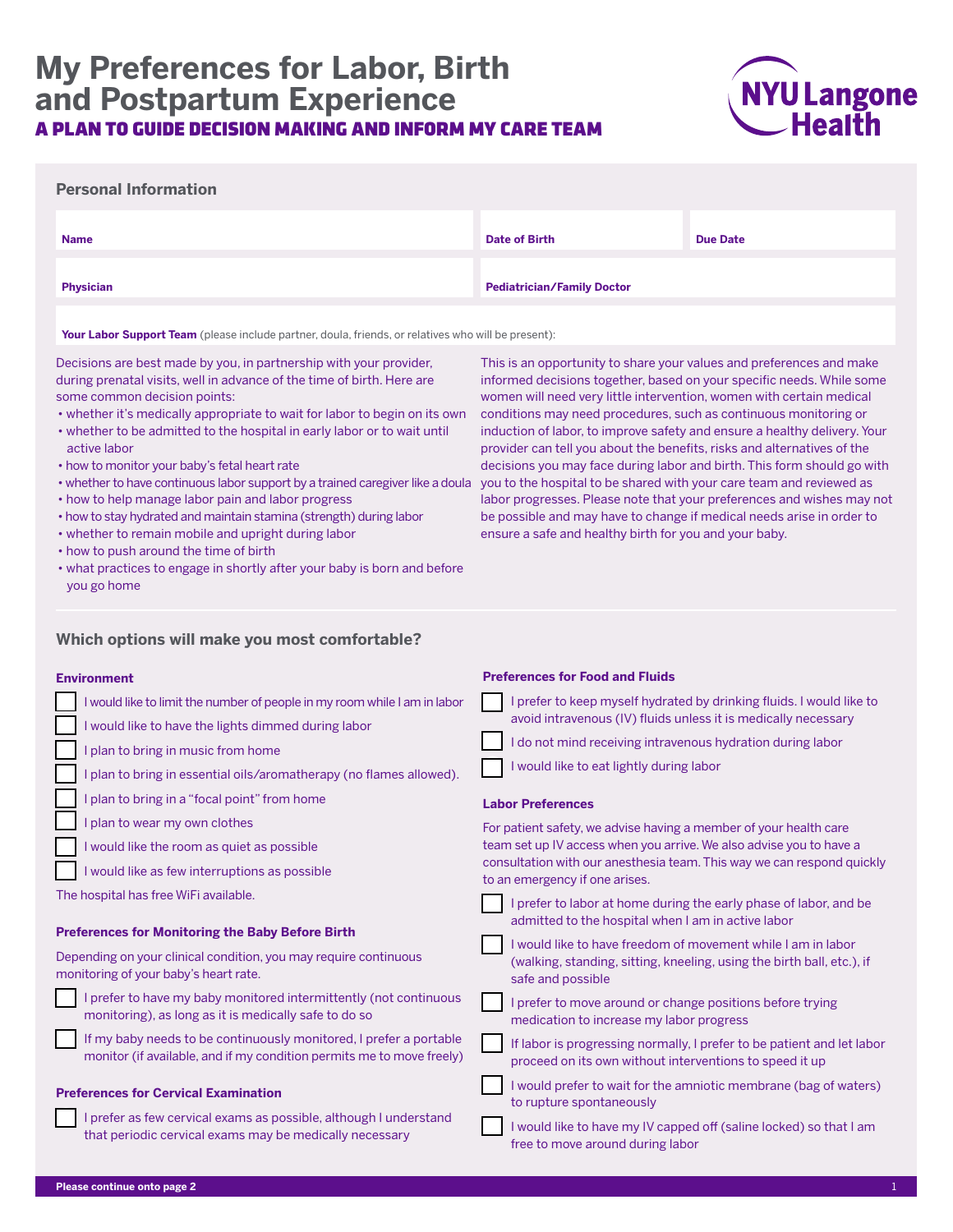# **My Preferences for Labor, Birth and Postpartum Experience** A PLAN TO GUIDE DECISION MAKING AND INFORM MY CARE TEAM



|  |  |  |  | Which options will make you most comfortable? |
|--|--|--|--|-----------------------------------------------|
|--|--|--|--|-----------------------------------------------|

| <b>Preferences for Managing Pain</b>                                                                                                                                                                                     | <b>Newborn Care Preferences</b>                                                                                                 |  |
|--------------------------------------------------------------------------------------------------------------------------------------------------------------------------------------------------------------------------|---------------------------------------------------------------------------------------------------------------------------------|--|
| I would like to have the option to use the shower to ease pain<br>I prefer to labor and deliver with no pain medications or epidural                                                                                     | I would like all newborn procedures and medications explained to<br>me before they are carried out or administered by the staff |  |
| Please do not offer me any sort of pain medications. If I decide to<br>use pain medication or an epidural, I will ask for them                                                                                           | If my baby needs to leave my side for any reason, I would like<br>to accompany my baby as much as possible                      |  |
| I plan to use an epidural in active labor to cope with the pain of<br>labor and birth                                                                                                                                    | I would like to be present for my baby's first bath<br>I would like to delay my baby's first bath                               |  |
| I am considering using medical pain relief, but will decide when I<br>am actually in labor                                                                                                                               | I plan to exclusively breastfeed my baby                                                                                        |  |
| Other:                                                                                                                                                                                                                   | I may have questions about breastfeeding or need help getting off<br>to a good start                                            |  |
| <b>Birth Preferences</b>                                                                                                                                                                                                 | If necessary for my baby, I would like help learning how to hand<br>express or pump my own breastmilk                           |  |
| Depending on your clinical condition you may require continuous<br>monitoring of your baby's heart rate. The hospital has a variety of labor<br>support resources available including birthing balls and squatting bars. | If my baby needs to be fed anything other than my breastmilk for a<br>medical reason. I would like to be informed first         |  |
| I would like to push in a position of my choosing (squatting,<br>kneeling, side lying, etc.)                                                                                                                             | If my baby needs additional nutrition, I would like to use donor<br>breastmilk in addition to my own pumped breastmilk          |  |
| I would like to follow my own body's urge to push as much as<br>possible, rather than being directed to push, unless doing so is                                                                                         | If I have a boy, I plan to have him circumcised in the hospital                                                                 |  |
| medically indicated                                                                                                                                                                                                      | <b>After Delivery Preferences</b>                                                                                               |  |
| I would like to use a mirror to view the birth of my baby                                                                                                                                                                | We consider the following to decide when it is safe for you to be<br>discharged home:                                           |  |
| to cut the umbilical cord, if safe<br>I would like<br>and possible                                                                                                                                                       | · adequate pain control                                                                                                         |  |
| I would like to have delayed clamping and cutting of the umbilical cord                                                                                                                                                  | • no signs of postpartum complications (for example, untreated infection<br>or blood pressure that is not well managed)         |  |

For some patients, we will recommend discharge home on medications you might not have been taking prior to admission, such as blood thinners to reduce the risk of a life threatening blood clot or blood pressure medication. Your health care team will explain any new medications in detail including indication and side effects. The expected length of hospitalization after a vaginal birth is 1-2 days and after a cesarean birth 2-4 days.

|  |  | I would like to stay in the hospital as briefly as possible |
|--|--|-------------------------------------------------------------|
|  |  |                                                             |

| I am concerned about how ready I will be for discharge in these |
|-----------------------------------------------------------------|
| expected time frames                                            |

**Cesarean Birth Preferences** Our goal for every woman is to have a healthy birth. When a cesarean birth is necessary, we will continue to consider your preferences as much as possible throughout your stay. Sometimes, emergency situations necessitate a rapid conversation about risks and benefits of cesarean birth. We encourage your participation in the decision for cesarean birth.

I would like my partner to stay with me at all times, as much as possible

I would like to ask my anesthesiologist if the screen could be lowered so that I can watch the birth of my baby

I would like to avoid episiotomy and if episiotomy is needed, I

I would like to take my placenta home with me I am planning to use umbilical cord blood banking

would like the rationale explained to me

I would like to have an arm left free so that I can touch my baby

I would like my baby placed skin-to-skin with me in the operating room if we are both doing well

I would like to hold my baby skin-to-skin during the recovery period

**Please continue onto page 3** 2